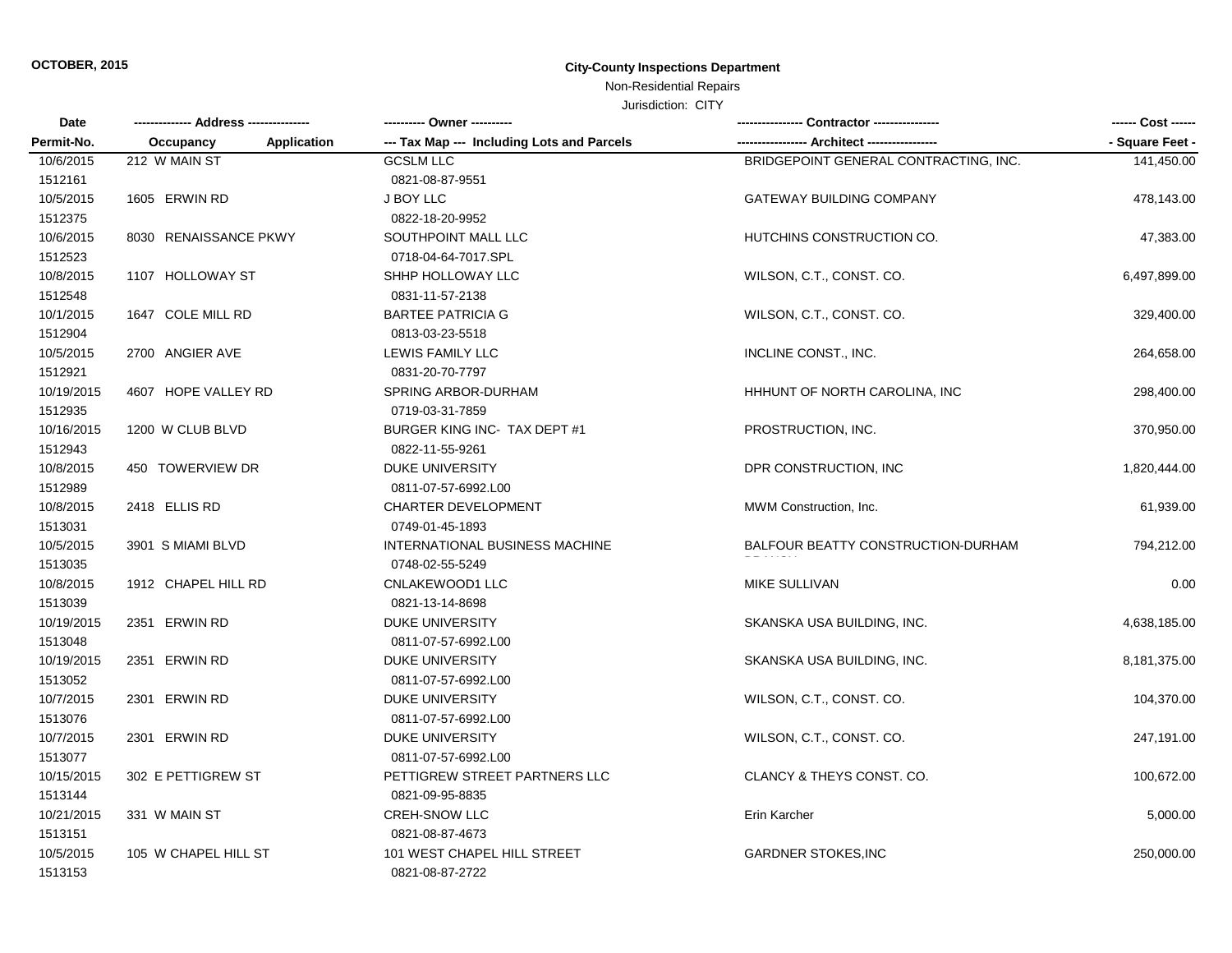#### **OCTOBER, 2015 City-County Inspections Department**

# Non-Residential Repairs

#### Jurisdiction: CITY

| Date       |                           | ---------- Owner ----------                |                                         | ------ Cost ------ |
|------------|---------------------------|--------------------------------------------|-----------------------------------------|--------------------|
| Permit-No. | Occupancy<br>Application  | --- Tax Map --- Including Lots and Parcels |                                         | - Square Feet -    |
| 10/8/2015  | 5411 PAGE RD              | CROWN DANBURY ASSOCIATES LLC               | DPR Construction, A General Partnership | 5,989,368.00       |
| 1513155    |                           | 0747-04-54-4526                            |                                         |                    |
| 10/22/2015 | 2226 W NC 54 HWY          | RICHAN IV LLC                              | RILEY-LEWIS GEN CONTRACTORS, INC.       | 37,815.00          |
| 1513157    |                           | 0708-01-46-1752                            |                                         |                    |
| 10/15/2015 | 105 W NC 54 HWY           | HOMESTEAD MARKET PARTNERS                  | B E Enterprises, Inc.                   | 38,750.00          |
| 1513203    |                           | 0718-02-76-9042                            |                                         |                    |
| 10/14/2015 | 4222 EMPEROR BLVD         | DURHAM ROYAL CENTER LLC                    | PEG Contracting Inc.                    | 762,977.00         |
| 1513210    |                           | 0747-04-52-3560                            |                                         |                    |
| 10/5/2015  | 1125 W NC 54 HWY          | HOPE VALLEY COMMONS LLC                    | KENNEDY BUILDING CO INC                 | 171,252.00         |
| 1513222    |                           | 0718-01-28-2952                            |                                         |                    |
| 10/7/2015  | 800 CAPITOLA DR           | ARE-100/800/801 CAPITOLA LLC               | INTEGRITY SERVICES GROUP LLC.           | 28,000.00          |
| 1513282    |                           | 0737-01-28-5140                            |                                         |                    |
| 10/8/2015  | 701 DISTRIBUTION DR       | LIBERTY DURHAM LLC                         | Denham-Blythe Company, Inc.             | 312,812.99         |
| 1513283    |                           | 0747-03-21-0283                            |                                         |                    |
| 10/20/2015 | 40 TRENT DR               | <b>DUKE UNIVERSITY</b>                     | BALFOUR BEATTY CONSTRUCTION-DURHAM      | 700,237.00         |
| 1513312    |                           | 0811-07-57-6992.L00                        |                                         |                    |
| 10/26/2015 | 2301 ERWIN RD             | <b>DUKE UNIVERSITY</b>                     | Robins & Morton Group, The              | 417,831.00         |
| 1513340    |                           | 0811-07-57-6992.L00                        |                                         |                    |
| 10/19/2015 | 3140 HILLSBOROUGH RD      | <b>MAYER PROPERTIES III LLP</b>            | <b>Contour Construction LLC</b>         | 140,000.00         |
| 1513381    |                           | 0812-12-75-8280                            |                                         |                    |
| 10/15/2015 | 800 CAPITOLA DR           | ARE-100/800/801 CAPITOLA LLC               | INTEGRITY SERVICES GROUP LLC.           | 130,000.00         |
| 1513393    |                           | 0737-01-28-5140                            |                                         |                    |
| 10/15/2015 | 2223 NORTHEAST CREEK PKWY | SENTINEL NC-1 LLC                          | TISHMAN CONSTRUCTION CORPORATION        | 1,917,000.00       |
| 1513446    |                           | 0739-04-55-3401                            |                                         |                    |
| 10/5/2015  | 401 CHAPEL DR             | <b>DUKE UNIVERSITY</b>                     | ROMEO GUEST ASSOC. INC                  | 489,039.00         |
| 1513449    |                           | 0811-07-57-6992.L00                        |                                         |                    |
| 10/7/2015  | 617 DAVIS DR              | LCFRE DURHAM KEYSTONE                      | SPECTRA BUILDERS INC.                   | 124,749.00         |
| 1513451    |                           | 0747-03-12-2115                            |                                         |                    |
| 10/5/2015  | 1731 CAMDEN AVE           | <b>CHAN PROPERTIES LLC</b>                 | WILSON, C.T., CONST. CO.                | 12,000.00          |
| 1513462    |                           | 0832-12-85-4579                            |                                         |                    |
| 10/19/2015 | 419 DAVIS DR              | LCFRE DURHAM KEYSTONE                      | RILEY-LEWIS GEN CONTRACTORS, INC.       | 311,217.00         |
| 1513507    |                           | 0747-03-03-9894                            |                                         |                    |
| 10/8/2015  | 501 DOUGLAS ST            | <b>DUKE UNIVERSITY</b>                     | DUKE UNIVERSITY HEALTH SYSTEM, INC.     | 19,496.00          |
| 1513537    |                           | 0812-15-72-3929                            |                                         |                    |
| 10/22/2015 | 3022 CROASDAILE DR        | 3104 CROASDAILE DRIVE LLC                  | <b>GARDNER STOKES, INC</b>              | 350,000.00         |
| 1513538    |                           | 0812-07-58-8306                            |                                         |                    |
| 10/8/2015  | 5927 S MIAMI BLVD         | <b>BRADBER OWNER LLC</b>                   | MCDONALD-YORK CONSTRUCTION              | 169,510.00         |
| 1513540    |                           | 0747-03-41-5468                            |                                         |                    |